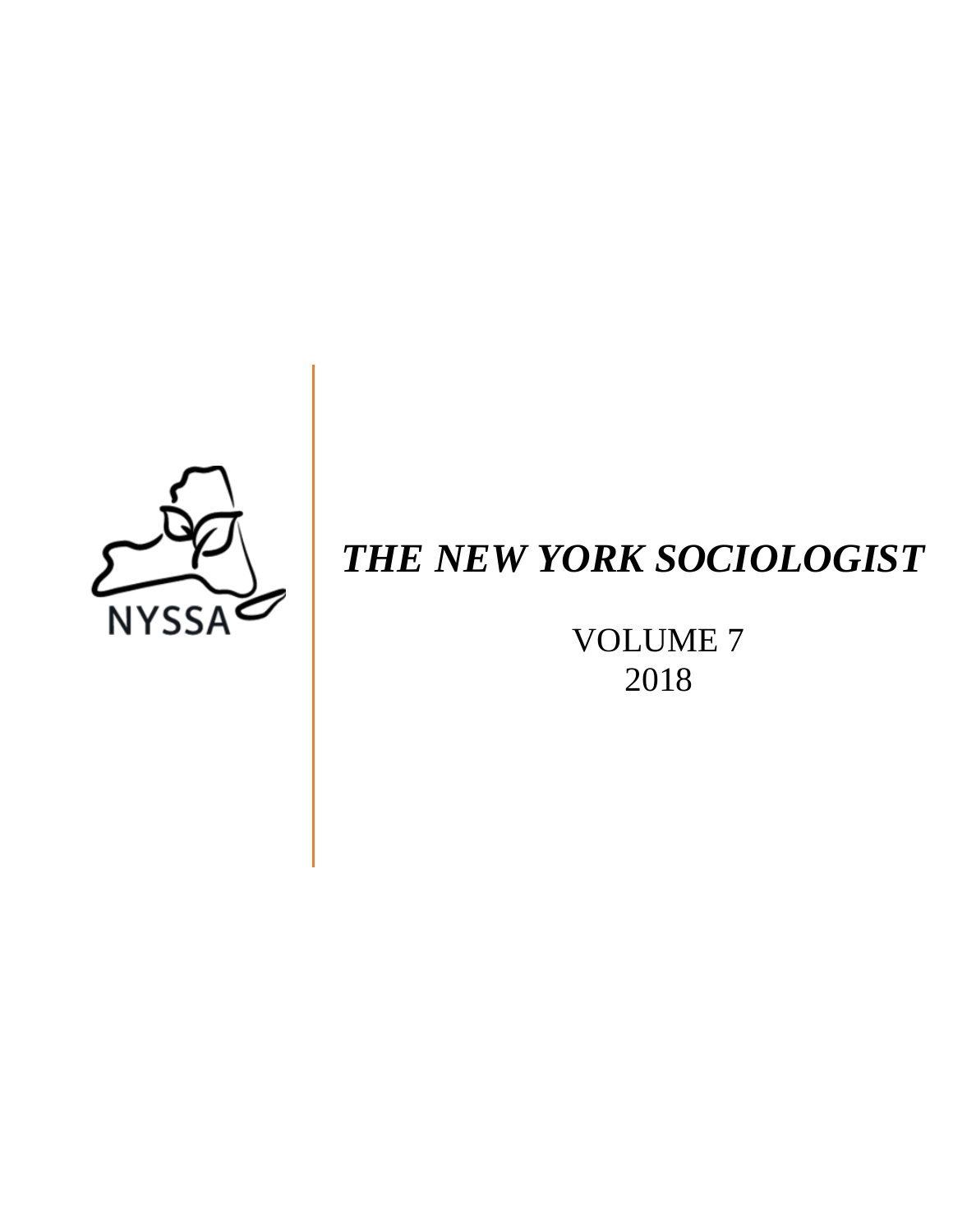# *THE NEW YORK SOCIOLOGIST VOLUME 7, 2018*

## **TABEL OF CONTENTS**

| From the editor                                                                                                                                                                                     | $\mathbf{ii}$ |
|-----------------------------------------------------------------------------------------------------------------------------------------------------------------------------------------------------|---------------|
| <b>Papers</b>                                                                                                                                                                                       |               |
| <b>On "Common Ground:" Working-Class Academics at a Community College</b><br>Elizabeth Tyler Bugaighis, Northampton Community College                                                               |               |
| The Intersection of Race and Gender in the Portrayal of Family Structures<br>and Familial Roles in Contemporary Children's Storybooks<br>Kristen Hourigan, California State University, Los Angeles | 19            |
| <b>Friendship Then and Now</b><br>Tim Madigan, St. John Fisher College                                                                                                                              | 49            |
| A Descriptive Look at Electronic Friendships<br>Tim Delaney, State University of New York at Oswego                                                                                                 | 62            |

# *New Books* **80**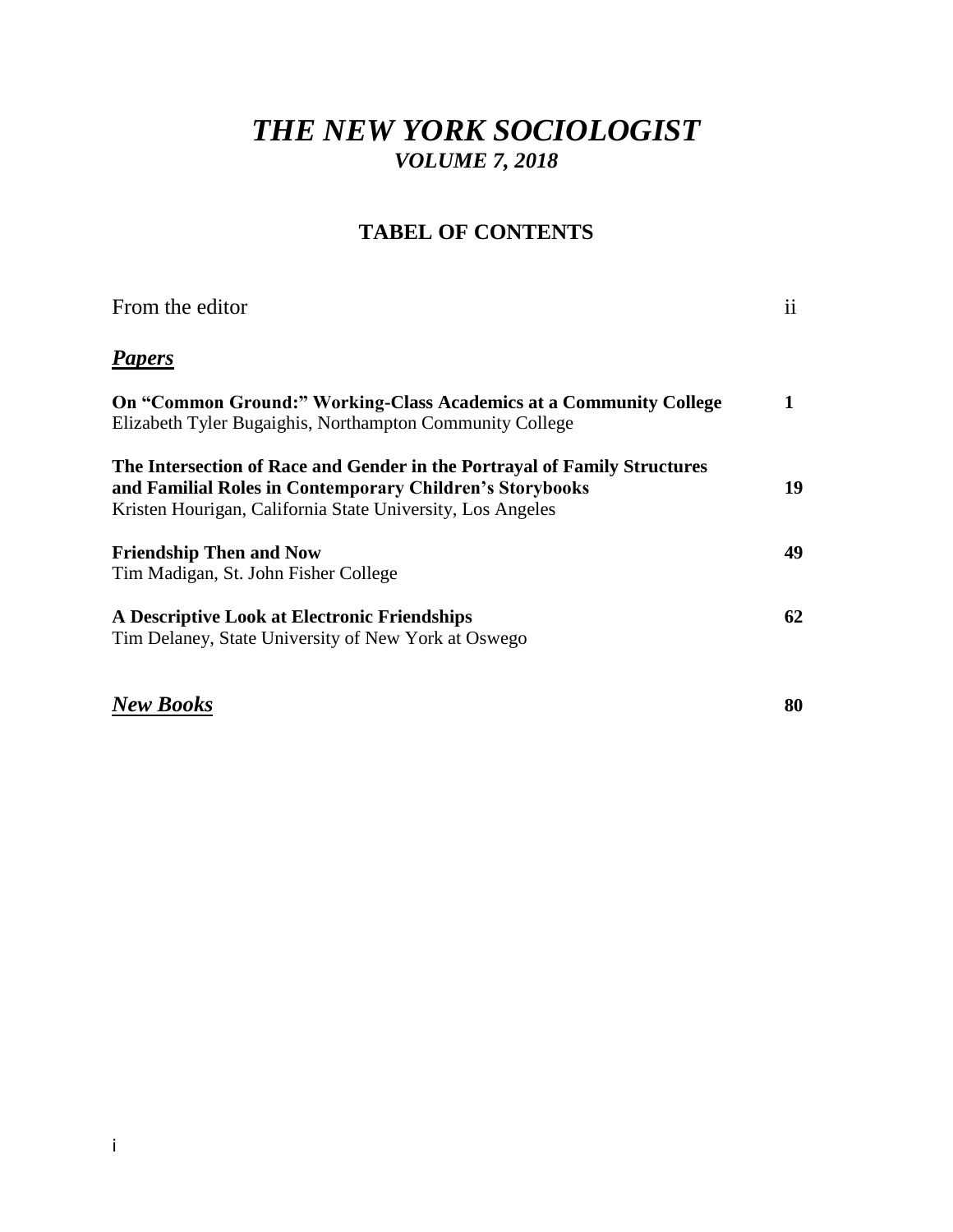#### **From the Editor**

I am very happy to present Volume Seven of *The New York Sociologist,* the peerreviewed online journal of the New York State Sociological Association (NYSSA). The Journal was created in October 2005 during the business meeting of the 53<sup>rd</sup> annual NYSSA conference hosted by Wells College on the east shore of Cayuga Lake in the town of Aurora, NY. This issue resumes publication after a six-year hiatus, and includes four papers from various recent NYSSA conferences, plus a "New Books" section announcing the publication of two works by Association members. Details and guidelines for submissions are provided farther below; please contact me if you are interested in reviewing manuscripts.

#### *In This Issue*

Academics from working-class and lower-class origins—specifically community college faculty—is the topic of Bugaighis' paper. She finds that social class is important for these instructors, and that they apply features of their class background in ways that they believe are beneficial for their students. This adds more evidence to recent research finding that academics from working-class origins perceive advantages in their background and apply them in their professional work.

What kinds of images do children's books present to children regarding family structure? Hourigan analyzed Caldecott award-winning children's books published between 1999 and 2009, and placed it the context of a massive amount of previous research. She provides a wealth of findings including caregiving and wage-earning arrangements by race and gender—some of which show the persistence of traditional depictions, some that show more egalitarian relations, and some that leave the interpretation up to the young readers.

The last two papers concern friendship, and take us from Aristotle to Seinfeld, and from real to virtual. Madigan's paper argues for the relevance of Aristotle's notion of friendship in all three forms (friendships of utility, friendships of pleasure and friendships of the good) to contemporary times and popular culture, and its expression in the experiments of Staley Milgram on "distant strangers." The second paper on friendship by Delaney implicitly harkens back to Aristotle's views as it asks, can friendships created in cyberspace allow us to attain self-fulfilling lifelong friendships via such now common electronically-mediated interactions such Facebook? New communication technology is clearly changing our notions of what it means to be friends.

#### *The New York Sociologist*

**Submissions:** Are you interested in submitting a paper to the Journal? All papers accepted for presentation at the annual NYSSA meetings are eligible, but we welcome submissions yearround. Papers are peer-reviewed by the editor, past contributors and other reviewers. Publication is usually annual, but the number of submissions may warrant more frequency.

We seek papers from the wide spectrum of topics, methods, theories and subdivisions of sociology, or sociologically oriented papers in related disciplines. Scholars of any career level—